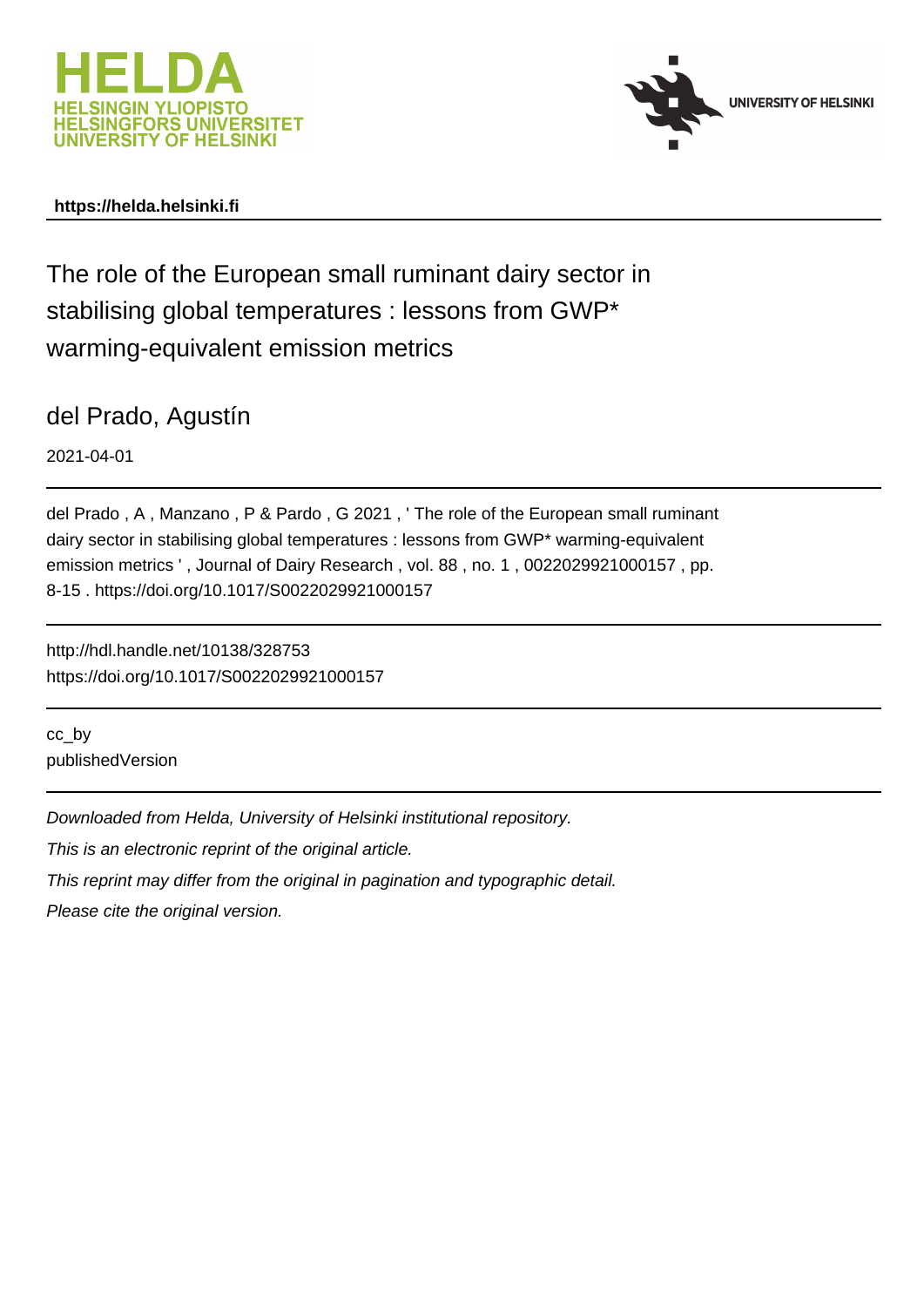[cambridge.org/dar](https://www.cambridge.org/dar)

### Research Article

Cite this article: del Prado A, Manzano P and Pardo G (2021). The role of the European small ruminant dairy sector in stabilising global temperatures: lessons from GWP\* warmingequivalent emission metrics. Journal of Dairy Research 88, 8–15. [https://doi.org/10.1017/](https://doi.org/10.1017/S0022029921000157) [S0022029921000157](https://doi.org/10.1017/S0022029921000157)

Received: 15 December 2020 Revised: 30 December 2020 Accepted: 3 January 2021 First published online: 5 March 2021

#### Keywords:

Climate neutrality; GHG; Global warming potential; GWP\*; methane

Author for correspondence: Agustin del Prado, Email: [agustin.delprado@bc3research.org](mailto:agustin.delprado@bc3research.org)

© The Author(s), 2021. Published by Cambridge University Press on behalf of Hannah Dairy Research Foundation. This is an Open Access article, distributed under the terms of the Creative Commons Attribution licence [\(http://creativecommons.org/licenses/](http://creativecommons.org/licenses/by/4.0/) [by/4.0/\)](http://creativecommons.org/licenses/by/4.0/), which permits unrestricted re-use, distribution, and reproduction in any medium, provided the original work is properly cited.



# **UNIVERSITY PRESS**

# The role of the European small ruminant dairy sector in stabilising global temperatures: lessons from GWP\* warming-equivalent emission metrics

## Agustin del Prado<sup>1</sup>, Pablo Manzano<sup>1,2,3</sup> and Guillermo Pardo<sup>1</sup>

<sup>1</sup>Basque Centre For Climate Change (BC3), 48940 Leioa, Spain; <sup>2</sup>Global Change and Conservation Lab, Organismal and Evolutionary Biology Research Program, Faculty of Biological and Environmental Sciences, University of Helsinki, Helsinki, Finland and <sup>3</sup>Helsinki Institute of Sustainability Science (HELSUS), Faculty of Biological and Environmental Sciences, University of Helsinki, Helsinki, Finland

#### Abstract

Recent calls advocate that a huge reduction in the consumption of animal products (including dairy) is essential to mitigate climate change and stabilise global warming below the 1.5 and 2°C targets. The Paris Agreement states that to stabilise temperatures we must reach a balance between anthropogenic emissions by sources and removals by sinks of greenhouse gases (GHG) in the second half of this century. Consequently, many countries have adopted overall GHG reduction targets (e.g. EU, at least 40% by 2030 compared to 1990). However, using conventional metric-equivalent emissions ( $CO<sub>2</sub>$ -e GWP<sub>100</sub>) as the basis to account for emissions does not result in capturing the effect on atmospheric warming of changing emission rates from short-lived GHG (e.g. methane: CH4), which are the main source of GHG emissions by small ruminants. This shortcoming could be solved by using warming-equivalent emissions ( $CO<sub>2</sub>$ -we, GWP\*), which can accurately link annual GHG emission rates to its warming effect in the atmosphere. In our study, using this GWP\* methodology and different modelling approaches, we first examined the historical (1990–2018) contribution of European dairy small ruminant systems to additional atmosphere warming levels and then studied different emission target scenarios for 2100. These scenarios allow us to envision the necessary reduction of GHG emissions from Europe's dairy small ruminants to achieve a stable impact on global temperatures, i.e. to be climatically neutral. Our analysis showed that, using this type of approach, the whole European sheep and goat dairy sector seems not to have contributed to additional warming in the period 1990–2018. Considering each subsector separately, increases in dairy goat production has led to some level of additional warming into the atmosphere, but these have been compensated by larger emission reductions in the dairy sheep sector. The estimations of warming for future scenarios suggest that to achieve climate neutrality, understood as not adding additional warming to the atmosphere, modest GHG reductions of sheep and goat GHG would be required (e.g. via feed additives). This reduction would be even lower if potential soil organic carbon (SOC) from associated pastures is considered.

The national inventories for greenhouse gas emissions (GHG) are considered the main instrument to formulate actions on national climate policies, such as the commitments for the Paris Agreement on climate change. However, these inventories have shown many shortcomings that need to be overcome using broader frameworks that incorporate key additional perspectives. GHG national inventories for livestock consider only direct biogenic emissions, so any mitigation measures ignore potential knock-on effects and trade-offs outside farm boundaries (e.g. pre-farm gate through fertiliser manufacturing or concentrate production) or through on-farm electricity/fuel usage. Life cycle assessment (LCA) approaches provide a more comprehensive framework to incorporate such off-farm and energy-related secondary effects. Although LCA-based approaches are very useful tools for climate and food policy, their large variation is to be considered when using average world-wide LCA-based GHG values (e.g. Gerber et al., 2013) for recommendations rather than values tailored to industrialised countries (Harwatt, 2019). In order to be useful for country-level policies, LCA values must be specific enough to differentiate among production systems and countries.

There have been different studies attempting to estimate the contribution of European small ruminant systems to climate change via GHG emissions. Bellarby et al. (2013) examined overall GHG emissions in the EU27 livestock sector for the year 2007 and estimated GHG emissions from production and consumption of livestock products. They also reviewed available mitigation options and estimated their potential. Similarly, Weiss and Leip (2012) investigated overall GHG emissions (as LCA from cradle to farm gate) from EU-27 livestock in the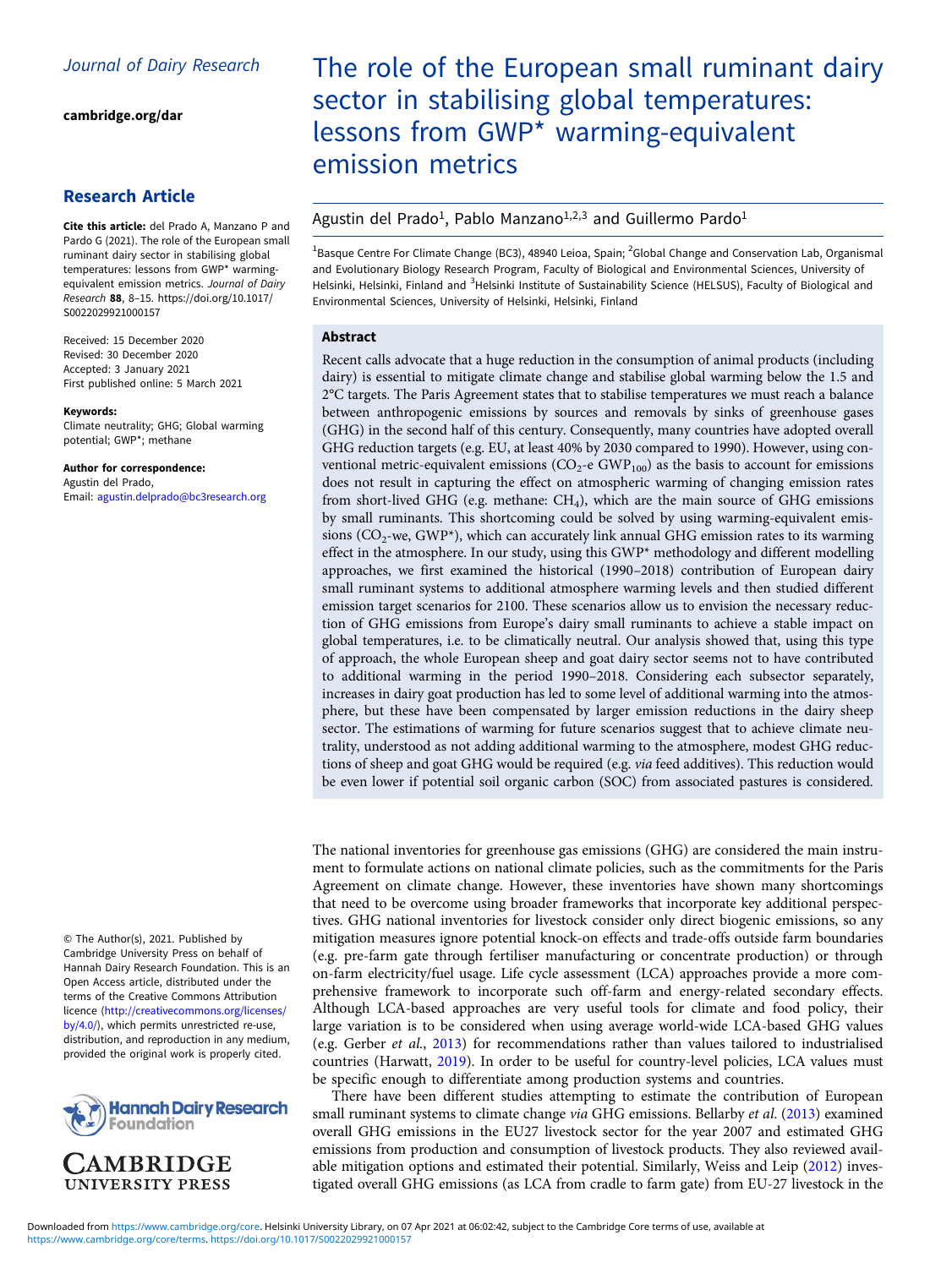year 2004 and explored the implications for the total GHG emissions, including different estimations of land use and land use change associated  $CO<sub>2</sub>$  emissions. Gerber *et al.* (2013) investigated GHGs from livestock supply chains for one year (2010), providing disaggregated LCA-based results for different species (e.g. sheep and goats), product orientation (dairy  $\nu$ . meat), production systems (grassland v. mixed systems) and regions. To our knowledge, however, there is not, to date, a study that focuses on how European small ruminant dairy systems have contributed to global temperatures changes in an integrated manner, i.e. considering: (i) GHG emissions from a LCA approach, (ii) a historical time series evolution perspective and (iii) the effect on global temperatures rather than GHG emissions.

For the rest of the century, European small ruminant dairy systems, as well as other activities within the agricultural sector, are expected to pursue climate neutrality in order to contribute to the goal of the Paris Agreement on climate change regarding stabilising of global temperatures. Achieving climate neutrality in terms of metric-equivalent emissions, as is conventionally done for long-lived gases (e.g.  $CO<sub>2</sub>$ ), would require that the sector progress towards net 0 cumulative  $CO<sub>2</sub>$ -e emissions by the year 2050. The Paris Agreement specifies that a balance between anthropogenic emissions by sources and removals by sinks of GHGs must be reached in the second half of this century.

Net zero is clear for  $CO<sub>2</sub>$  and other long-lived GHGs, but not for CH4. Methane has a natural removal sink through chemical oxidation resulting in  $CH<sub>4</sub>$  having a life of approximately 12 years in the atmosphere (IPCC, 2013). Methane behaves very differently from  $CO<sub>2</sub>$  such that if we maintain global  $CH<sub>4</sub>$  emissions at the current level the concentrations of methane will then stabilise and not contribute further to global warming. This contrasts with  $CO<sub>2</sub>$  where constant emissions lead to a constant warming rate and reduced emissions still lead to a reduced warming rate until they decline to zero. This problem can be avoided by re-defining climate neutrality (Ridoutt, 2020) in terms of 'warming-equivalent' emissions. In this sense, the new Global Warming Potential-star (GWP\*) metric (Allen et al., 2018; Cain et al., 2019; Lynch et al., 2020) allows the expression of all emissions (i.e. long v. short-lived) in warming equivalents  $(CO<sub>2</sub>-we)$ , which in a common cumulative framework correlates well with the resulting atmospheric temperature increase (Cain et al., 2019).

In this paper we illustrate the contrasting climate impacts resulting from emissions of  $CH_4$ ,  $CO_2$  and  $N_2O$  using GWP and GWP\* methodologies. This has important implications for how we consider 'zero emission' or 'climate neutral' targets for sectors emitting different compositions of GHG.

#### Material and methods

#### Historical contribution of GHG emissions from dairy small ruminants in Europe (FAO region) and EU-27 on temperature change/warming

In order to estimate the historical warming associated with dairy sheep and goats in Europe, we need first to have their historical LCA-based GHG emissions. To our knowledge and to date, there is not such a calculation. There are, however, LCA-based GHG European calculations for single years (e.g. Weiss and Leip, 2012; Gerber et al., 2013) and specific LCA-based studies analysing the GHG emissions from different dairy production systems (as for Spain, e.g. in Batalla et al., 2015 or in Escribano et al., 2020). In an attempt to derive historical European emissions, we used a combination of information: (i) LCA-based European studies for one year, (ii) Historical data on changes in productivity parameters and breeds for Spanish sheep and goats as a proxy of how European production systems have changed in the last decades and (iii) LCA-based GHG emissions for different Spanish production systems and breeds (full details are provided in the online Supplementary File: general approach in Section 1, (i) Section 2, (ii) and (iii) Section 3). We chose to develop two extrapolations in order to check if choosing different methods can affect the consistency of final results, but it is important to point out that producing an accurate historical GHG emissions calculation was beyond the scope of this study.

For assessing how this sector's emissions have contributed to global warming since 1990, we constructed a cumulative emissions framework on the basis that there is almost a linear relationship between the amount of  $CO<sub>2</sub>$  emitted and the resulting atmospheric temperature increase (IPCC, 2013). This is the basis that most countries are adopting for reductions and targets of 'net zero'  $CO<sub>2</sub>$  emissions by 2050. Two approaches were used and subsequently compared: (i) Calculating emissions as  $CO<sub>2</sub>$ -e and assuming that all the 3 GHG accumulate in the atmosphere and (ii) an alternative approach, where temperatures for longlived GHG gases (i.e.  $CO<sub>2</sub>$  and N<sub>2</sub>O) depend on the accumulation of emissions (as approach 1), but for short-lived gases (i.e.  $CH<sub>4</sub>$ ) temperature would depend on the rate of emissions. For the latter alternative approach, we used the GWP\* approach developed by Allen *et al.* (2018), which includes the differentiation rate and uses for cumulative metrics the  $CO_2$ -we  $(CO_2$ -warming equivalent as defined by Cain *et al.*, 2019) instead of  $CO_2$ -e. A simple coefficient known as TRCE (transient climate response to cumulative carbon emissions) can then be multiplied by cumulative  $CO<sub>2</sub>$ -we to obtain an approximate estimate of temperature change due to the change in  $CO_2$ -we burden experienced, as explained by Lynch et al. (2020). The TCRE metric represents the robust near-linear relationship between global warming and cumulative  $CO<sub>2</sub>$  emissions. Essentially, the TCRE estimates for every  $42$  GtCO<sub>2</sub> emitted, the global temperature will increase by between 0.009 and 0.011°C (Rogelj et al., 2018).

The GWP\* methodology (full details are given in the Supplementary File: Section 4) was applied for the species, regions and extrapolations shown in Table 1.

#### Description of policy scenarios on GHG mitigation from European and EU-27 dairy small ruminant activity

We forecasted different pathways of GHG emissions from the European small ruminants' dairy system (no changes, 0.4, 0.6 and 0.8% annual GHG reductions) and assessed how these scenarios would be contributing to the global temperature targets for the 2018–2100 period using the cumulative  $CO<sub>2</sub>$ -we framework approach previously described and the TRCE coefficient. We carried out this exercise for the 6 different combinations that were used to calculate the historical contribution. It must be noted that although these scenarios do not represent concrete measures to reduce GHG emissions, they could be used to interpret known measures. For illustration purposes and as an example of these potential mitigation measures, we simulated for dairy sheep production systems in the European FAO region the gradual introduction of a feed additive (3-NOP) that can reduce about 30% CH4 from enteric sources in sheep (Martínez-Fernández et al., 2014), and do so without loss in efficiency (Hristov et al., 2015; Lopes et al., 2016). We assumed this 30% reduction as potentially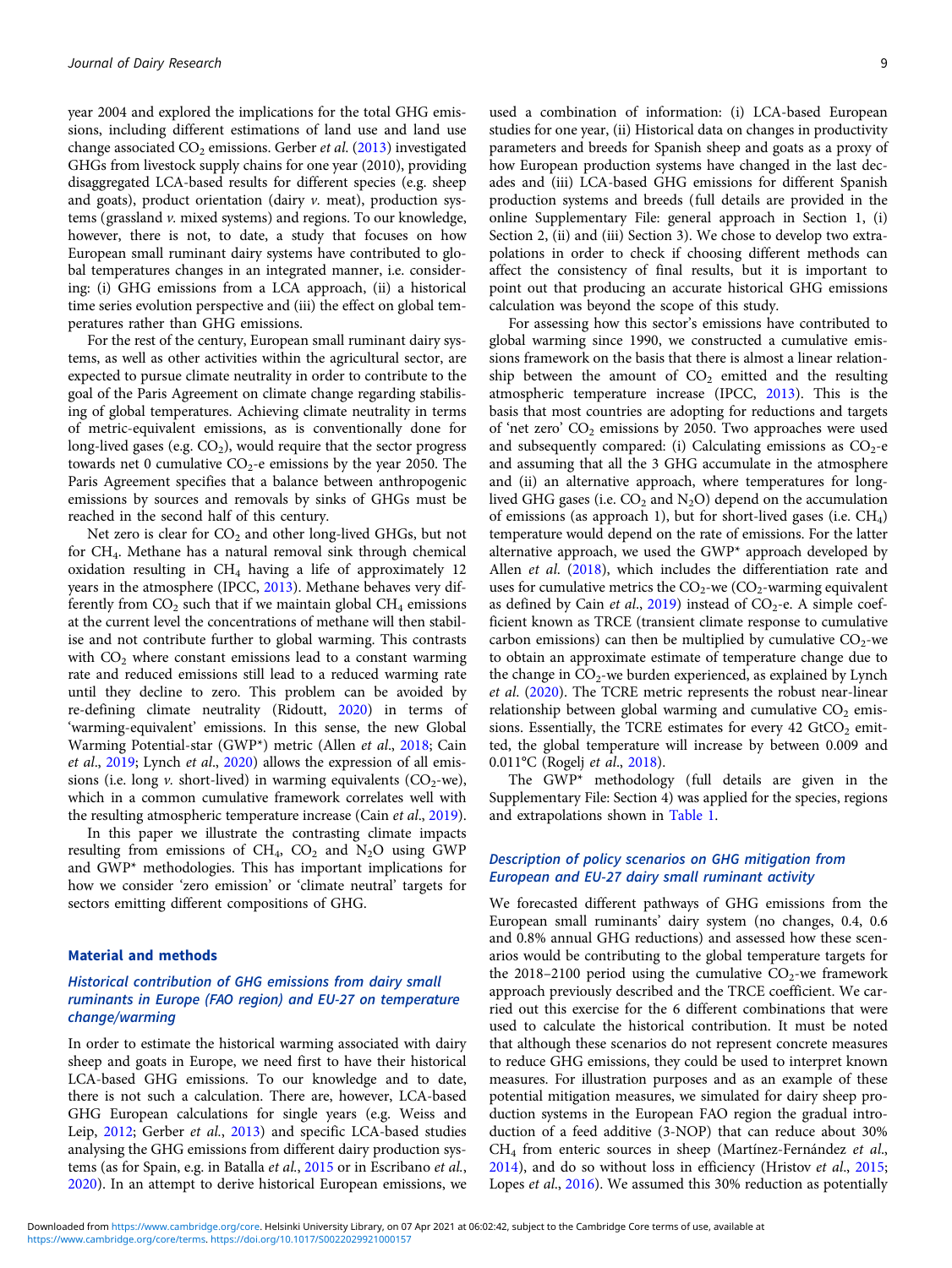|           | <b>Species</b>  | Region      | Year basis | study (year basis)    | Model-year<br>basis | Study for extrapolation                        |
|-----------|-----------------|-------------|------------|-----------------------|---------------------|------------------------------------------------|
| SHEEPEUR1 | Sheep           | FAOEurope   | 2010       | Gerber et al. (2013)  | <b>GLEAM</b>        | Batalla et al. (2015)                          |
| SHEEPEUR2 | Sheep           | FAOEurope   | 2010       | Gerber et al. (2013)  | <b>GLEAM</b>        | Batalla et al. (2015), Escribano et al. (2020) |
| GOATEUR1  | Goat            | FAOEurope   | 2010       | Gerber et al. (2013)  | <b>GLEAM</b>        | Batalla et al. (2015)                          |
| GOATEUR2  | Goat            | FAOEurope   | 2010       | Gerber et al. (2013)  | <b>GLEAM</b>        | Batalla et al. (2015), Escribano et al. (2020) |
| SREU271   | Sheep $+$ goats | <b>EU27</b> | 2004       | Weiss and Leip (2012) | <b>CAPRI</b>        | Batalla et al. (2015)                          |
| SREU272   | Sheep $+$ goats | <b>EU27</b> | 2004       | Weiss and Leip (2012) | <b>CAPRI</b>        | Batalla et al. (2015), Escribano et al. (2020) |

Table 1. Details on the species, regions and extrapolations basis for the different historic scenarios

achievable and used SHEEP-EUR-1 for 4 different scenarios varying in timeline for full introduction of the 3-NOP as a mitigation measure (20, 40, 60 and 80 years).

For all the scenarios mentioned above, we included as an alternative emissions projection, that pathway of net GHG emissions that considers  $CO<sub>2</sub>$  offsets due to estimations of potential soil organic carbon (SOC) sequestration as approximated using data from Batalla et al.  $(2015)$  (SOC-1), and Batalla et al.  $(2015)$  and Escribano et al. (2020) (SOC-2) (full details are given in the online Supplementary File in Section 3). This approach estimates the annual SOC that can potentially be sequestered averaged over 100 years following the approach by Petersen et al. (2013). This approximation is subject to large uncertainties and requires several assumptions such as: no-tillage is carried out, SOC is not at its level of C saturation and nor does it consider climatic and soil factors. For our projections of SOC between 2020 and 2100, we are assuming that the annual C sequestration estimated for the 2018 year could be maintained until the end of the century.

#### Results

#### Contribution of historical European small ruminant activity to global temperature change (1990–2018)

Europe (FAO region): When comparing  $CO_2$ -e and  $CO_2$ -we for the different species and extrapolations for European dairy sheep (Fig. 1, top) and dairy goats (Fig. 1, bottom), we observe that GHG emissions differ considerably when expressed as  $CO<sub>2</sub>$ -e from when expressed as  $CO<sub>2</sub>$ -we. This is true for both annual (Fig. 1, left) and aggregated (cumulative: Fig. 1, right) values. Correspondingly, warming estimations reflect that the  $CO<sub>2</sub>$ -we metric results in much lower temperatures than using  $CO<sub>2</sub>$ -e. In addition, whereas the extrapolation method influenced the total cumulative  $CO_2$ -we, it did not affect the cumulative GHG emissions expressed as  $CO<sub>2</sub>$ -e.

EU-27: Similar to the previous case, a comparison of  $CO_2$ -e and  $CO<sub>2</sub>$ -we for aggregated small ruminant systems in the current European Union member countries (SR-EU27-1) for the period between 1990 and 2018 also showed great differences depending on the way we express GHG emissions and associated warming (Supplementary Fig. S13).

#### Impacts of GHG mitigation scenarios from European small ruminant activity on global temperature change (2020–2100)

When observing the scale of warming that would result from different GHG emission reduction pathways in sheep (Fig. 2, top) and goat (Fig. 2, bottom) dairy production systems in the European FAO region, data show that keeping constant GHG emissions up until the end of the century would contribute to some net warming effect. Reducing annual GHG emissions reduces this warming effect. If annual GHG emissions are below 0.8% (dairy sheep) or 1% (dairy goats) per year, no additional warming to the atmosphere is observed in the simulation. More ambitious GHG reduction pathways would contribute to further cooling of the atmosphere in this period. When we considered emissions offsets due to potential SOC sequestration as an alternative calculation (scenarios + SOC), the pathway showed much lower associated warming than without consideration of SOC stock changes.

If this same observation is done at the level of the current European Union member states for aggregated small ruminant data (Supplementary Fig. S14), keeping constant GHG emissions from small ruminants' dairy production systems in the EU-27 up until the end of the century would contribute to some net warming effect. Reducing annual GHG emissions reduces this warming effect. If annual GHG emissions are reduced beyond 1.2%, no additional warming to the atmosphere was observed in the simulation. Again, more ambitious GHG reduction pathways would contribute to further cooling. There are no differences between the two approaches for extrapolation of GHG.

#### Mitigation example (3-NOP feed additive introduce to the European dairy sheep systems)

As expected, the faster the gradual inclusion of the 3-NOP additive in the diet was, the larger the reduction was on the warming effect of each of the dairy sheep scenarios for the European FAO region (Fig. 3). In particular, when the full implementation of the measure happened as fast as in 20 years, European dairy sheep systems would not add extra warming for the first 40 years (until 2060: Fig. 3, left). Including the potential SOC sequestration results in any of the scenarios of 3-NOP feed additive inclusion would mean there would be no additional warming for the years to come up until 2100 (Fig. 3, right).

#### **Discussion**

Although a number of studies indicate that milk production in Europe has led to large GHG emissions (e.g. Lesschen et al., 2011) and there have been urgent calls to drastically reduce milk consumption (Harwatt, 2019), our estimates indicate that, in terms of historical warming (1990–2018), their conclusions do not apply to small ruminants. When linking emissions to their resulting temperature we found that for both EU-27 and European FAO region dairy small ruminants have not caused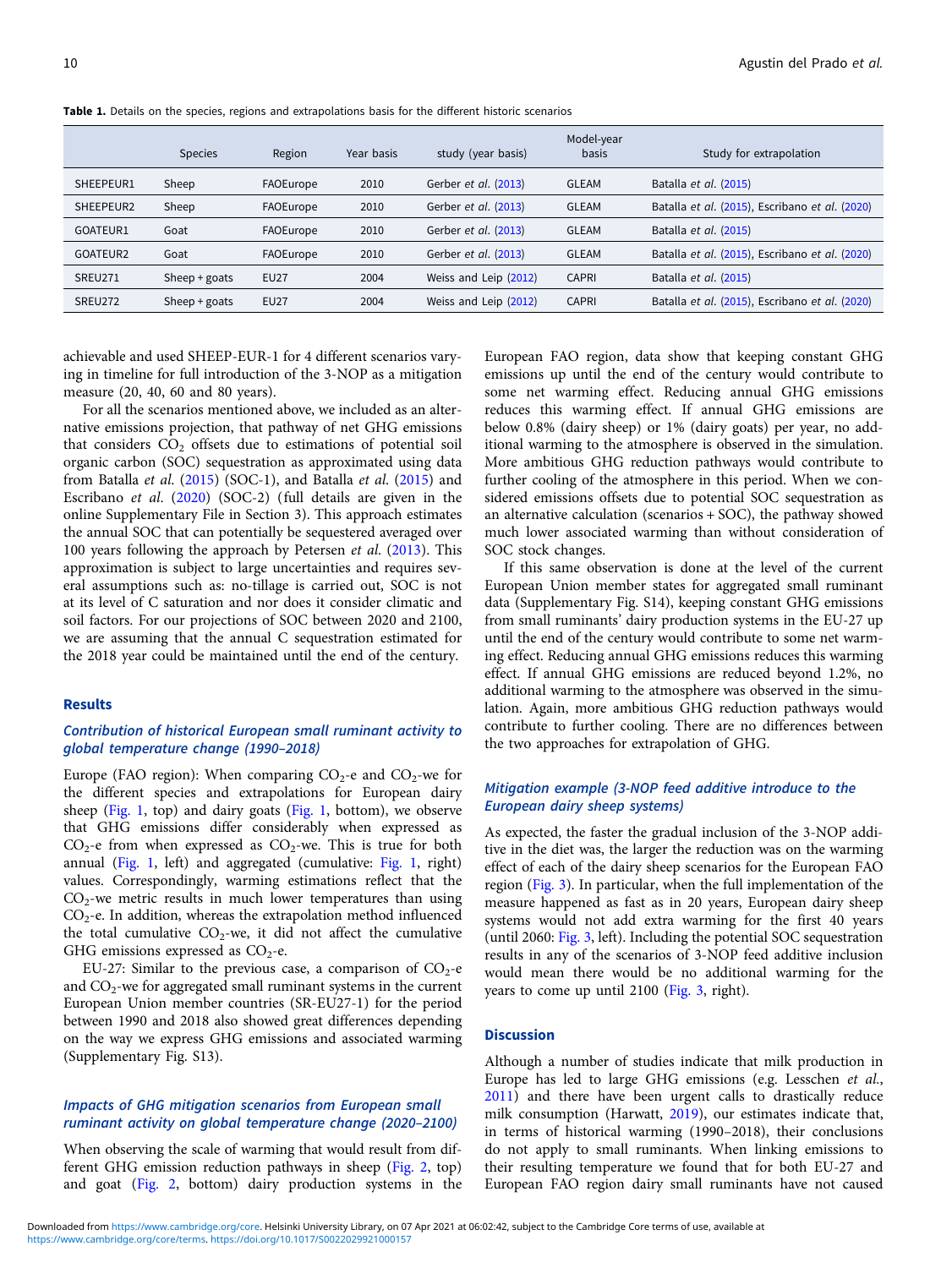

Fig. 1. Corresponding annual (left panels) and cumulative (right panels) GHG emissions from dairy sheep (a:d) and goat (e:h) systems in Europe (FAO region). Solid lines: emissions calculated using the global warming potential  $GWP<sub>100</sub>$  metric (CO<sub>2</sub>-e). Dotted lines: emissions calculated using the GWP<sup>\*</sup> metric (CO<sub>2</sub> warming equivalent, CO<sub>2</sub>-we). Values use extrapolation of GHG emissions based on Batalla et al. (2015) (EUR-1) and Batalla et al. (2015) and Escribano et al. (2020) (EUR-2).

additional warming in the 1990–2018 period. Conventional application of  $CO<sub>2</sub>$  metric-equivalent emissions using  $GWP<sub>100</sub>$  results in much larger estimated  $CO<sub>2</sub>$  equivalent emissions than through the use of  $CO<sub>2</sub>$  warming-equivalent emissions using GWP\*.

We also observed very different trends in cumulative GHG emissions when considering the conventional GWP metric against the new GWP\* metric. The differences between  $CO_2$ -we and  $CO<sub>2</sub>$ -e emissions are caused by  $CO<sub>2</sub>$ -we capturing the weighting given to the reduction in  $CH_4$  emissions rate in the preceding decades which leads to a temperature decrease. In this sense, we can see that the use of  $CO_2$ -e over-states the impact of  $CH_4$  emissions on this particular historic emissions trajectory.

Greenhouse gas emission trends were consistent across the different methodologies used. As expected, the use of different models (GLEAM-EUR v. CAPRI-EU27) and extrapolations (e.g. EUR1 v. EUR2) for the historical analysis resulted in different absolute GHG and associated warming values. However, their trends were similar for all their combinations, which allows us to think that our findings are valid in spite of the limitations in data availability. For the future scenarios, the differences amongst

extrapolations were very small, which reinforces the robustness of this approach.

Our extrapolations indicate that there has been a reduction in total GHG emissions and a change in GHG emissions profile of the European and EU-27 C footprint of the small ruminants' milk. This is in spite of milk production from small ruminants in Europe having increased steadily, ca. 10 and 25% for sheep and goat milk production in the period 1990−2018 (data sourced from FAOSTAT). The larger expansion of goat dairy systems compared to sheep ones has resulted in differences in warming impact between the two: whereas changes in dairy goat GHG emissions have resulted in some level of increased warming, larger emission reductions in dairy sheep systems have compensated it.

In particular, there seems to be a large reduction in  $CH_4$  emissions intensity (i.e.  $CH_4/kg$  milk), and in  $N_2O$  emissions intensity (i.e.  $N_2O/kg$  milk) and an increase in  $CO_2$  emissions intensity (i.e.  $CO_2/kg$  milk, derived from fossil fuels use and land use change) (detailed in online Supplementary File in Section 5, Supplementary Fig. S7). Improvements in reproduction management, which have led to greater reproduction efficiency (smaller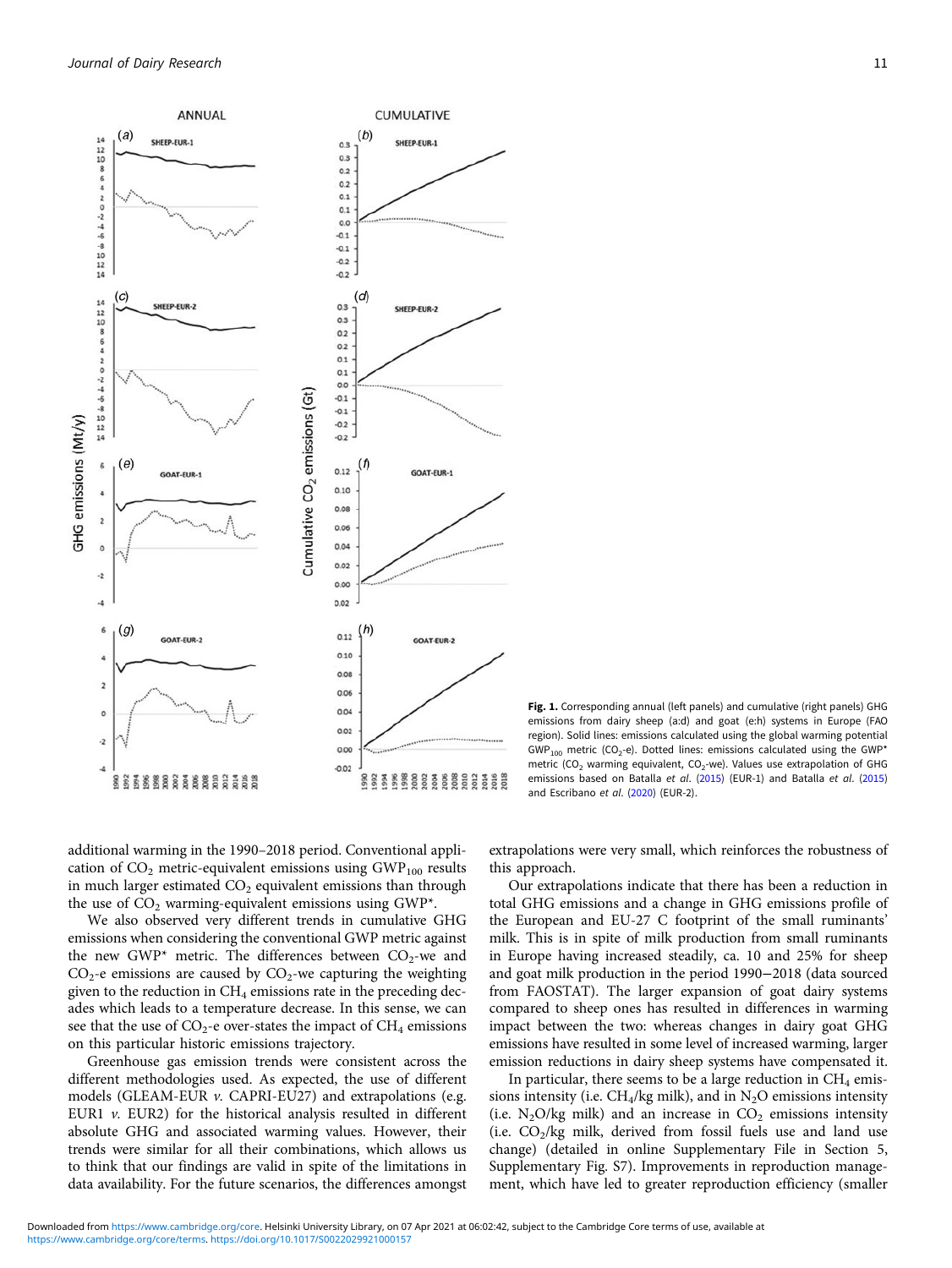Fig. 2. Warming resulting from different GHG emission reductions pathways considering the full life cycle assessment for sheep milk production (top panels) and goat milk production (bottom panels) in Europe (FAO region) in the period 2020–2100. Values show no change (left) and then 0.4, 0.6 and 0.8% annual reduction in total GHG emissions. Black lines: values use extrapolation of GHG emissions based on Batalla et al. (2015) (EUR-1). Grey lines: values use Batalla et al. (2015) and Escribano et al. (2020) (EUR-2). Solid lines are without including potential SOC sequestration, dotted lines include sequestration.



Fig. 3. Warming resulting from gradually (in 20, 40, 60 and 80 years) introducing the 3-NOP feed additive in dairy sheep production systems in the European FAO region for the period 2020–2100 for scenarios without (left) and including potential SOC sequestration (right). Values use extrapolation of GHG emissions based on Batalla et al. (2015) (SHEEP-EUR-1).

herds required per unit of milk produced) and a certain intensification linked with breeds that are more productive as well as higher fodder inputs of superior quality are expected to have caused both the reduction of the overall GHG footprint and the shift in GHG emission forms.

The shift between smaller CH<sub>4</sub> (short lived) to larger  $CO<sub>2</sub>$ (long lived) emissions implies that a fast cooling effect may be seen (reduction of  $CH<sub>4</sub>$ ) at the expense of, to a certain extent, some increased level of warming for the long-run (increase of  $CO<sub>2</sub>$ ). However, since reduction rates in  $CH<sub>4</sub>$  intensity have been much larger than  $CO<sub>2</sub>$  increases, such trade-off seems to have had limited warming implications for the future in this particular case. This should, nevertheless, be taken cautiously: the reduction in  $CH<sub>4</sub>$  emissions by livestock no longer grazing on marginal areas may have been replaced by methane-emitting wild herbivores that would be occupying their former grazing niches in the ecosystem (Manzano and White, 2019). It is known that European wild herbivores are expanding into abandoned marginal grazing areas (Milner et al., 2006), so the net

amount of  $CH<sub>4</sub>$  arising from the whole wild and domestic grazing system may have stayed around the same values.

Higher levels of intensification are expected to exacerbate this trade-off in emissions of short-lived gases to long-lived gases. This trade-off may be further imbalanced considering that  $N_2O$ (a long-lived gas) has been found to follow a non-linear response to N inputs for both temperate (Cardenas et al., 2010) and tropical (Tully et al., 2017) systems. Higher levels of intensification will lead to higher  $N_2O$  emission rates, thus potentially increasing the amount of long-term warming effect. This effect has not only been recognised in the literature, but it has been indicated as potentially implementable in national inventories of GHG in the last IPCC Refinement (IPCC, 2019).

Scenarios for the small ruminant sector in Europe (for both sets of countries considered) to achieve zero warming effect for the next years to come in the twenty-first century involve modest (0.8–1.2%) annual GHG reductions considering the LCA sectorial boundaries. This approach, based on real warming rather than on  $CO<sub>2</sub>$ -e (metric-equivalent) neutrality, could induce changes in



 $0.18$ 

 $0.16$  $0.14$  $0.12$  $0.1$  $0.08$ <br> $0.06$  $0.04$  $0.02$  $\epsilon$ 

 $-0.02$  $-0.04$  $-0.06$ 

0.08 0.06 0.04  $0.02$ 

 $-0.02$ 88

Narming (mk)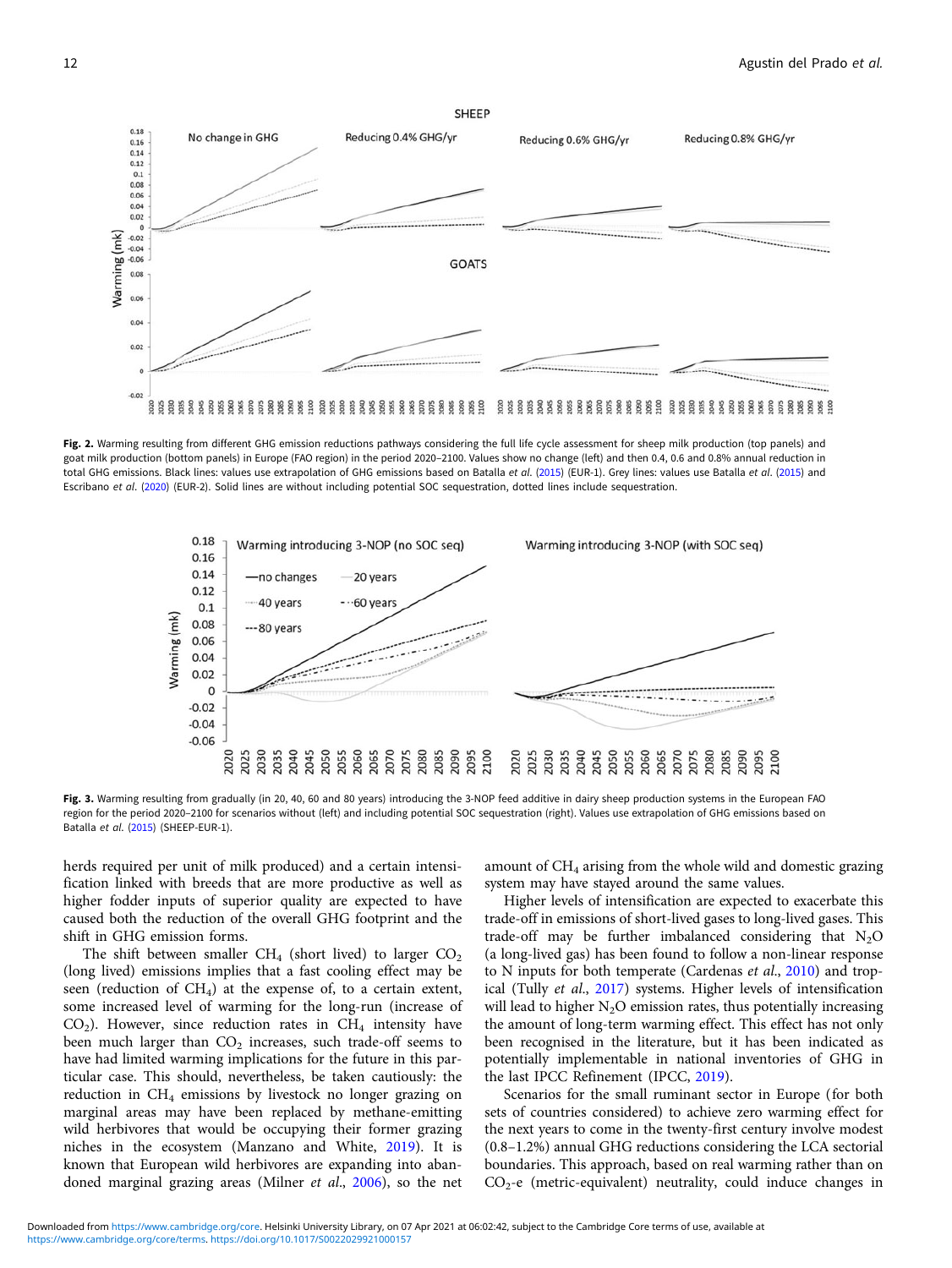GHG reduction strategies in compliance with the Paris Agreement if compared to those arising from within a cumulative carbon framework (Lynch et al., 2020). Strategies prioritising long-term climatic effects would be less concerned about biogenic  $CH<sub>4</sub>$  targets, and design stronger efforts to reduce fossil  $CO<sub>2</sub>$  emissions. Conversely, other strategies focused on short-term methane action, which trust effective carbon capture and storage technologies for the distant future, could be reinforced by using warming-equivalent emission metrics.

Rather than implying that these GHG reductions would require parallel reductions in milk production, mitigation measures that have been widely studied (e.g. Hristov et al., 2013) and are already applicable could also contribute to these reductions. For example, there are some feed additives that can lower the CH4 output from the rumen. In this sense, our results for dairy sheep indicate that an introduction of the feed additive 3-NOP, assuming its full potential was achieved as a long-lasting effect, would be sufficient to reduce additional warming to close to zero in the next decades (i.e. be climatically neutral) and to maintain the same European sheep milk volume and production systems structure as those from 2018. This is especially true if we considered the potential for SOC sequestration in our calculations and/or we introduced this 3-NOP measure at a fast pace of 5% per year (in volume of milk produced). Interestingly, the speed of introduction makes a big difference for the near-term transition period but much less of a difference by the end of the century, suggesting that a slower introduction of 3-NOP would lead to almost the same, but delayed for some decades, temperature stabilisation. This would contrast with any measure that targets a reduction in a long lasting gas (e.g.  $CO<sub>2</sub>$ ), which would result in much larger temperature stabilisation should its introduction be delayed. There are other specific examples of promising feed additives, such as those from red algae extracts (Kinley et al., 2020) that have resulted in up to a 50% reduction in  $CH_4$  emissions.

In general, there are many other potential mitigation measures to reduce GHG emissions for small ruminants in temperate regions (Jones et al., 2014). Those measures that improve animal fertility or longevity, which have an impact on the replacement rate of the herd, will reduce overall GHG emissions intensity (Jones et al., 2014).There is also certain scope to reduce GHG emissions via improvement of animal health, animal productivity (through animal data interpretation for example, Belanche et al., 2019) and changes in the animal diet. Measures that improve the overall efficiency of the systems, such as the replacement of conventional feed by agricultural by-products (Romero-Huelva and Molina-Alcaide, 2013; Marcos et al., 2020), have been found to significantly reduce the total C footprint of the milk from small ruminants' systems too (Pardo et al., 2016).

Grasslands, and consequently grassland-based small ruminant systems, have the additional advantage of acting as a carbon sink, which can be exploited for GHG mitigation (Stanley *et al.*, 2018). Different European studies (e.g. Salvador et al., 2017; Eldesouky et al., 2018; Horrillo et al., 2020; Sabia et al., 2020) indicate that considering the potential of on-farm SOC sequestration could offset the C footprint of sheep and goat milk by up to 90%. In this study, we estimated values of SOC sequestration potential for current small ruminant systems in Europe that could offset about 17– 23% of the C footprint, depending on the assumptions chosen. This SOC sequestration could partly offset  $CO<sub>2</sub>$  emissions from fossil fuels use and land use change. Our approximation indicates that, if SOC sequestration is considered and assumed to remain at our estimated current levels (i.e. offsetting 16% or 23% of total C

footprint), reductions of 0.5% or 0.6% GHG annually would be sufficient to avoid adding any additional warming in the period 2020–2100 for European sheep and goat systems, respectively. Actual SOC sequestration is, however, still subject to large uncertainties and our approximation is not meant to be considered as a robust SOC value but, rather, as a useful illustration of the importance of improving the SOC sequestration estimates. Soil organic C (SOC) tends to have large accumulation rates during the first 20 years after a change in management (assuming a particular management leads to SOC sequestration), but the rate of change slows down considerably afterwards (Powlson et al., 2011). We have not considered this or the fact that SOC sequestration benefits can be reversed if management changes to a situation where soil is degraded or ploughed up for arable systems.

Our potential SOC sequestration approximation for the historic period of 1961–2018 indicated a large reduction of potential SOC sequestration in time (about 80% expressed as kg  $CO<sub>2</sub>/L$ milk) driven by a change in production systems structure. As the sector has intensified and improved both the quality of the feeding and the reproductive performance of the animals, enteric-CH4 has shrunk. However, this has been achieved at a certain expense of SOC sequestration, since part of the feeding improvement has been caused by increasing housing periods and decreasing reliance on permanent grasslands, especially for grazing. This type of pollution swapping issue has been previously described for cattle dairy systems by Vellinga and Hoving (2011).

In conclusion, our study illustrates with a real example how GWP\* provides an improved method to assess the impact of methane, creates actionable goals to achieve the mandated maximum 1.5°C increase in average temperature by 2050, and evaluates current policies proposed for such goals. In our case, we used a timeline for 2100. As has been highlighted by Lynch et al. (2020) and shown in our study, using  $GWP<sub>100</sub>$  does not even indicate the correct direction of temperature change during periods of declining  $CH_4$  emissions, and new GWP\* metrics offer a much more appropriate picture. This is especially important when assessing medium/long term (>100 years) periods and when comparing production systems and species with different GHG profiles. Although GWP\* has raised questions of equity and fairness for its application in international climate policies (Rogelj and Schleussner, 2019; Smith and Balmford, 2020), the analysis of such criticisms is beyond the scope of our paper. However, most countries with large historic agricultural CH4 emissions that are capable of reducing their additional contribution to warming (i.e. negative cumulative  $CO_2$ -we), which are the centrepiece for the fairness argument, could still maintain their historically high contribution to global warming at a steady rate. This would be equivalent to a country achieving net zero  $CO<sub>2</sub>$  emissions, as  $CO<sub>2</sub>$  remains in the atmosphere for millennia. However, the difference is that this  $CH<sub>4</sub>$  source is an opportunity to undo past contributions to global warming, the same way as  $CO<sub>2</sub>$  removal and C storage would be. Moreover, these countries have abundant natural grazing ecosystems in their territory that can host many wild methane-producing herbivores. Total abandonment of grazing in natural rangelands is likely to be a very ineffective climate change policy (Manzano and White, 2019).

Supplementary material. The supplementary material for this article can be found at [https://doi.org/10.1017/S0022029921000157.](https://doi.org/10.1017/S0022029921000157)

Acknowledgements. This research is supported by the Spanish Government through María de Maeztu excellence accreditation 2018-2022 (Ref. MDM-2017-0714) and by the Basque Government through the BERC 2018-2021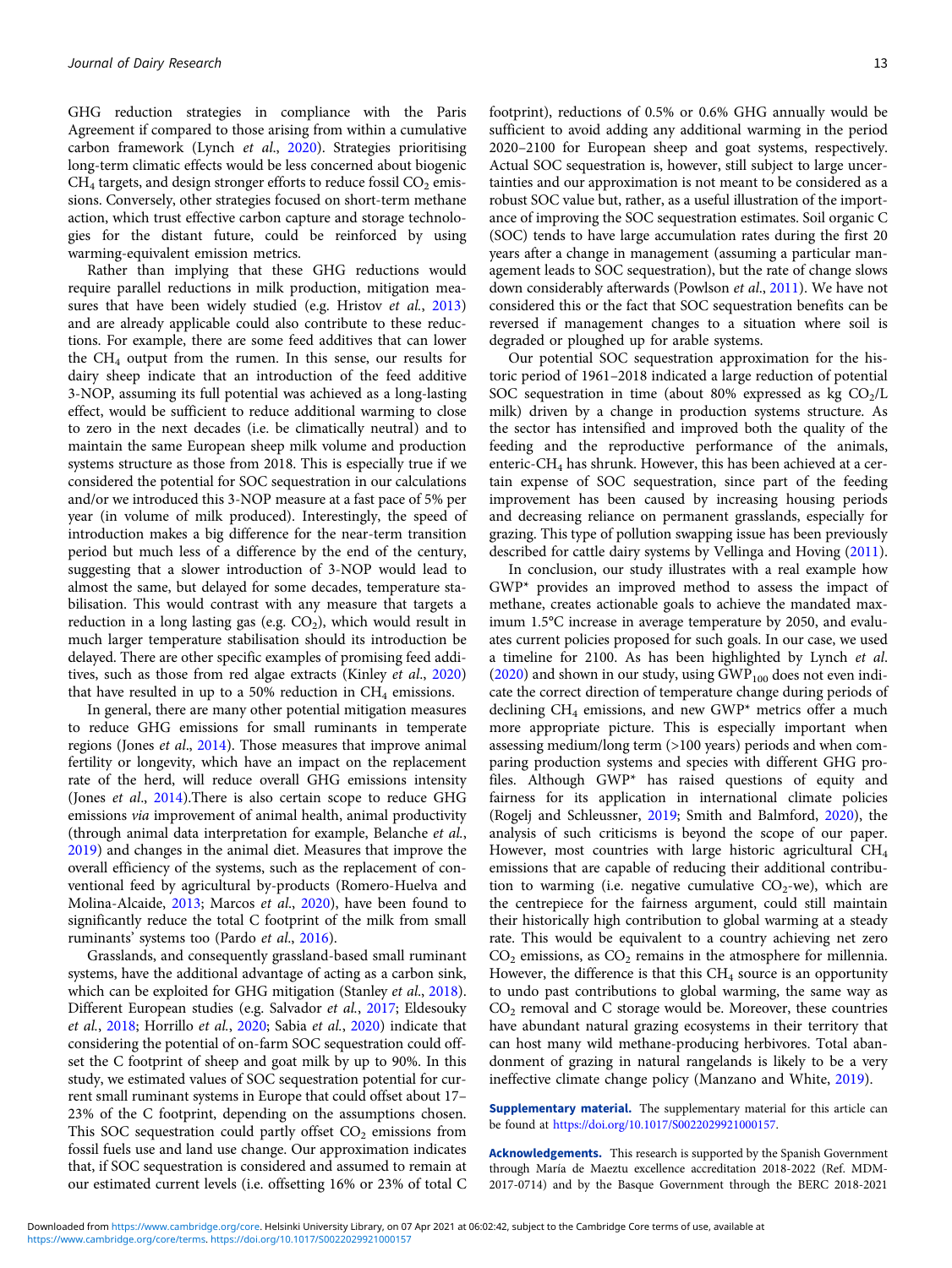programme. This work was also supported by the Horizon2020 SFS-01c-2015 project entitled 'Innovation of sustainable sheep and goat production in Europe (iSAGE)' (grant number 679302). Agustin del Prado is financed by the programme Ramon y Cajal from the Spanish Ministry of Economy, Industry and Competitiveness (RYC-2017-22143). Pablo Manzano is funded by a post-doctoral fellowship at the Helsinki Institute for Sustainability Science (HELSUS). The authors would like to acknowledge the work of two anonymous reviewers in helping us to improve the article.

#### References

- Allen MR, Shine KP, Fuglestvedt JS, Millar RJ, Cain M, Frame DJ and Macey AH (2018) A solution to the misrepresentations of  $CO_2$  -equivalent emissions of short-lived climate pollutants under ambitious mitigation. npj Climate and Atmospheric Science 1, 1–8.
- Batalla I, Knudsen MT, Mogensen L, Del Hierro O, Pinto M and Hermansen JE (2015) Carbon footprint of milk from sheep farming systems in Northern Spain including soil carbon sequestration in grasslands. Journal of Cleaner Production 104, 121–129.
- Belanche A, Martín-García AI, Fernández-Álvarez J, Pleguezuelos J, Mantecón AR and Yáñez-Ruiz DR (2019) Optimizing management of dairy goat farms through individual animal data interpretation: a case study of smart farming in Spain. Agricultural Systems 173, 27–38.
- Bellarby J, Tirado R, Leip A, Weiss F, Lesschen JP and Smith P (2013) Livestock greenhouse gas emissions and mitigation potential in Europe. Global Change Biology 19, 3–18.
- Cain M, Lynch J, Allen MR, Fuglestvedt JS, Frame DJ and Macey AH (2019) Improved calculation of warming-equivalent emissions for short-lived climate pollutants. npj Climate Atmospheric Science 2, 1–7.
- Cardenas LM, Thorman R, Ashlee N, Butler M, Chadwick D, Chambers B, Cuttle S, Donovan N, Kingston H, Lane S, Dhanoa MS and Scholefield D (2010) Quantifying annual  $N_2O$  emission fluxes from grazed grassland under a range of inorganic fertiliser nitrogen inputs. Agriculture, Ecosystems & Environment 136, 218–226.
- Eldesouky A, Mesias FJ, Elghannam A and Escribano M (2018) Can extensification compensate livestock greenhouse gas emissions? A study of the carbon footprint in Spanish agroforestry systems. Journal of Cleaner Production 200, 28–38.
- Escribano M, Elghannam A and Mesias FJ (2020) Dairy sheep farms in semiarid rangelands: a carbon footprint dilemma between intensification and land-based grazing. Land Use Policy 95, 104600.
- Gerber PJ, Steinfeld H, Henderson B, Mottet A, Opio C, Dijkman J, Falcucci A and Tempio G 2013 Tackling Climate Change Through Livestock – A Global Assessment of Emissions and Mitigation Opportunities. Rome: Food and Agriculture Organization of the United Nations (FAO).
- Harwatt H (2019) Including animal to plant protein shifts in climate change mitigation policy: a proposed three-step strategy. Climate Policy 19, 533–541.
- Horrillo A, Gaspar P and Escribano M (2020) Organic farming as a strategy to reduce carbon footprint in Dehesa agroecosystems: a case study comparing different livestock products. Animals 10, 162.
- Hristov AN, Oh J, Firkins JL, Dijkstra J, Kebreab E, Waghorn G, Makkar HPS, Adesogan AT, Yang W, Lee C, Gerber PJ, Henderson B and Tricarico JM (2013) SPECIAL TOPICS – Mitigation of methane and nitrous oxide emissions from animal operations: I. A review of enteric methane mitigation options. Journal of Animal Science 91, 5045–5069.
- Hristov AN, Oh J, Giallongo F, Frederick TW, Harper MT, Weeks HL, Branco AF, Moate PJ, Deighton MH, Williams SRO, Kindermann M and Duval S (2015) An inhibitor persistently decreased enteric methane emission from dairy cows with no negative effect on milk production. PNAS 112, 10663–10668.
- IPCC (2013) Climate change 2013: the physical science basis. In Stocker TF, Qin D, Plattner G-K, Tignor M, Allen SK, Boschung J, Nauels A, Xia Y, Bex V and Midgley PM (eds), Contribution of Working Group I to the Fifth Assessment Report of the Intergovernmental Panel on Climate Change. Cambridge, UK: Cambridge University Press.
- IPCC (2019) Refinement to the 2006 IPCC Guidelines for National Greenhouse gas Inventories. Geneva: IPCC Intergovernmental Panel on Climate Change, pp. 11.1–11.48.
- Jones AK, Jones DL and Cross P (2014) The carbon footprint of UK sheep production: current knowledge and opportunities for reduction in temperate zones. The Journal of Agricultural Science 152, 288–308.
- Kinley RD, Martinez-Fernandez G, Matthews MK, de Nys R, Magnusson M and Tomkins NW (2020) Mitigating the carbon footprint and improving productivity of ruminant livestock agriculture using a red seaweed. Journal of Cleaner Production 259, 120836.
- Lesschen JP, van den Berg M, Westhoek HJ, Witzke HP and Oenema O (2011) Greenhouse gas emission profiles of European livestock sectors. Animal Feed Science and Technology 166–167, 16–28.
- Lopes JC, de Matos LF, Harper MT, Giallongo F, Oh J, Gruen D, Ono S, Kinderman M, Duval S and Hristov AN (2016) Effect of 3-nitrooxypropanol on methane and hydrogen emissions, methane isotopic signature, and ruminal fermentation in dairy cows. Journal of Dairy Science 99, 5335–5344.
- Lynch J, Cain M, Pierrehumbert R and Allen M (2020) Demonstrating GWP\*: a means of reporting warming-equivalent emissions that captures the contrasting impacts of short- and long-lived climate pollutants. Environmental Research Letters 15, 044023.
- Manzano P and White SR (2019) Intensifying pastoralism may not reduce greenhouse gas emissions: wildlife-dominated landscape scenarios as a baseline in life-cycle analysis. Climate Research 77, 91–97.
- Marcos CN, Carro MD, Fernández Yepes JE, Haro A, Romero-Huelva M and Molina-Alcaide E (2020) Effects of agroindustrial by-product supplementation on dairy goat milk characteristics, nutrient utilization, ruminal fermentation, and methane production. Journal of Dairy Science 103, 1472–1483.
- Martínez-Fernández G, Abecia L, Arco A, Cantalapiedra-Hijar G, Martín-García AI, Molina-Alcaide E, Kindermann M, Duval S and Yáñez-Ruiz DR (2014) Effects of ethyl-3-nitrooxy propionate and 3-nitrooxypropanol on ruminal fermentation, microbial abundance, and methane emissions in sheep. Journal of Dairy Science 97, 3790–3799.
- Milner JM, Bonenfant C, Mysterud A, Gaillard JM, Csányi S and Stenseth NC (2006) Temporal and spatial development of red deer harvesting in Europe: biological and cultural factors. Journal of Applied Ecology 43, 721–734.
- Pardo G, Martin-Garcia I, Arco A, Yáñez-Ruiz DR, Moral R and Del Prado A (2016) Greenhouse-gas mitigation potential of agro-industrial by-products in the diet of dairy goats in Spain: a life-cycle perspective. Animal Production Science 56, 646–654.
- Petersen BM, Knudsen MT, Hermansen JE and Halberg N (2013) An approach to include soil carbon changes in life cycle assessments. Journal of Cleaner Production 52, 217–224.
- Powlson DS, Whitmore AP and Goulding KWT (2011) Soil carbon sequestration to mitigate climate change: a critical re-examination to identify the true and the false. European Journal of Soil Science 62, 42–55.
- Ridoutt B (2020) Climate neutral livestock production A radiative forcingbased climate footprint approach. Journal of Cleaner Production, In press.
- Rogelj J and Schleussner CF (2019) Unintentional unfairness when applying new greenhouse gas emissions metrics at country level. Environmental Research Letters 14, 114039.
- Rogelj JD, Shindell K, Jiang S, Fifita P, Forster V, Ginzburg C, Handa H, Kheshgi S, Kobayashi E, Kriegler L, Mundaca R, Séférian and Vilariño MV (2018) Mitigation pathways compatible with 1.5°C in the context of sustainable development. In Masson-Delmotte, VP, Zhai H-O, Pörtner D, Roberts J, Skea PR, Shukla A, Pirani W, Moufouma-Okia C, Péan R, Pidcock S, Connors JBR, Matthews Y, Chen X, Zhou MI, Gomis E, Lonnoy T, Maycock M, Tignor and Waterfield T (eds), Global Warming of 1.5°C. An IPCC Special Report on the Impacts of Global Warming of 1.5°C Above pre-Industrial Levels and Related Global Greenhouse gas Emission Pathways, in the Context of Strengthening the Global Response to the Threat of Climate Change, Sustainable Development, and Efforts to Eradicate Poverty. Geneva, Switzerland: Intergovernmental Panel on Climate Change (IPCC), pp 93–174.
- Romero-Huelva M and Molina-Alcaide E (2013) Nutrient utilization, ruminal fermentation, microbial nitrogen flow, microbial abundances, and methane emissions in goats fed diets including tomato and cucumber waste fruits. Journal of Animal Science 91, 914–923.